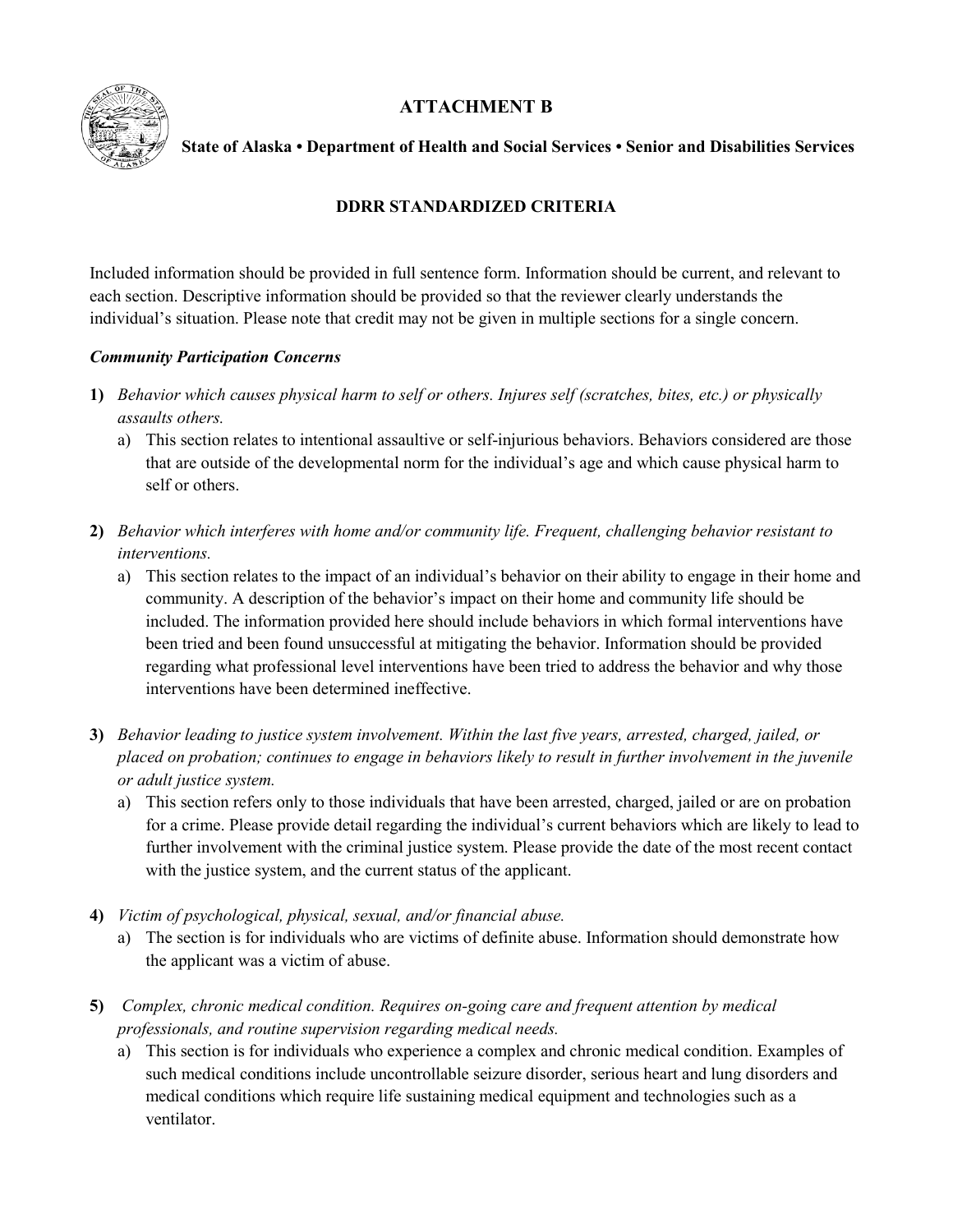- **6)** *Applicant is caring for children or will be parent within eight months.* 
	- a) This section should thoroughly describe the circumstances, include names and ages of children, and/or estimated due date:

## *Living Situation Concerns*

- **7)** *Death of primary caregiver within the past 12 months.* 
	- a) This section should include the name of caregiver and the date of their death. Information provided should also include the current status of the applicant.
- **8)** *No long-term caregiver available to assist with daily care needs.*
	- a) Information provided, should include the name of temporary caregiver, their relationship to the applicant and the projected end date of the temporary care. In this section a parent is considered to be the long term caregiver of a minor child. If this is not the case comments should be provided. The Office of Children's Services is also considered to be the long term caregiver for children in their custody and are required to provide the applicant with adequate care.
- **9)** *Homeless. No fixed, regular and adequate night-time residence. Spends nights at a supervised shelter providing temporary living, or at a public or private place not intended to be used as a night-time residence for humans; or is facing discharge from an institution within one week, but has no residence or resources to obtain shelter.*
	- a) This section is for individuals who are homeless, not those individuals who are staying with friends or family, but do not rent or own their own home. Please provide the last known location of applicant's night time residence and the length of time applicant has been homeless. If applicant is facing discharge from an institution within one week, please provide the date of discharge.
- **10)** *Discharge from foster care/Office of Children's Services within a year. Living in foster care, but will be 18 within a year, and is at risk of being homeless because no caregiver has been identified.* 
	- a) Please provide any additional information as it relates to this section.
- **11)** *Current residence is a nursing home, psychiatric treatment facility/hospital or intermediate care facility for the mentally retarded (ICF/MR).*
	- a) Please include the name of the treatment facility and the date of admission.
- **12)** *Caregiver unable to provide adequate care. Age, health, physical or psychological condition affects ability to continue providing care.*
	- a) This section applies to individuals who have an unpaid caregiver, not adults who are capable of providing their own care, or children in foster care who have a paid primary caregiver. Information provided should describe how the caregiver is unable to provide adequate care. Please include information regarding the age, health, physical or psychological condition which impacts the caregiver's ability to continue to provide care.
- **13)** *Caregiver unable to meet behavior or health needs of applicant. Supports, skills or training insufficient to meet applicant level of need.*